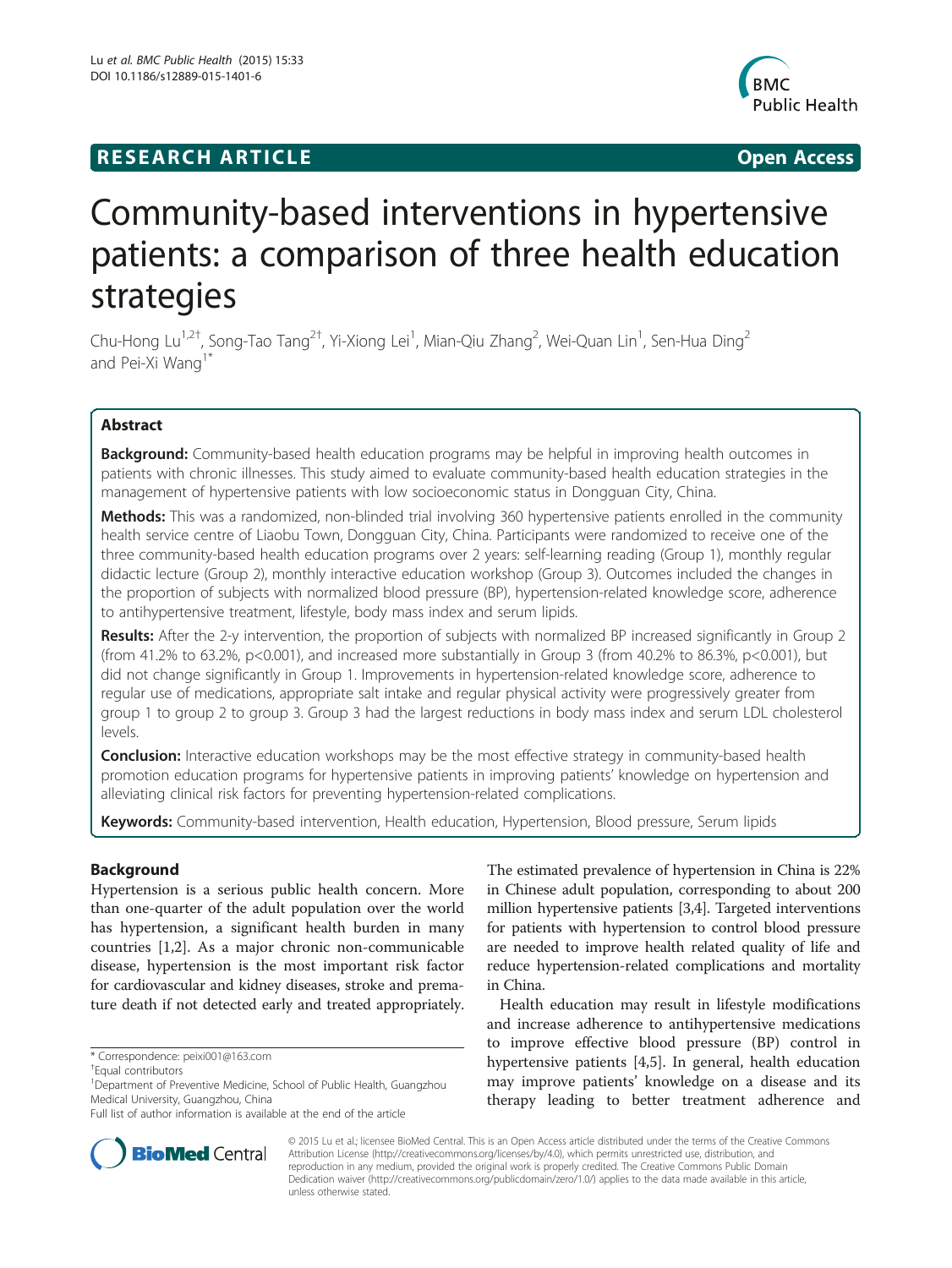<span id="page-1-0"></span>patients taking a more positive role in the management of their health [[6-10](#page-8-0)]. However, it is unclear what health educational strategy works best in improving patients' knowledge on hypertension and possibly clinical outcomes in hypertensive patients. There is now an increasing community-based effort in the prevention and control of hypertension in China. Hypertension is a major chronic disease that is often managed at community health service centers in China. Health education may play a key role in the management of hypertensive patients [[11,12\]](#page-8-0). The common tools of health education in community health centers in China include health posters, health booklets, individualized lecture, and public lecture [[13](#page-8-0)]. As a developing country, health education is still in an experimental stage in Chinese communities. There are some limitations in most currently available health education programs in China. The contents in most health education programs are often difficult to understand for lay readers, considering that most patients have relatively low educational levels. The educational methods may be somewhat boring and ineffective [\[14](#page-8-0)].

The community health service center in Liaobu Town, Dongguan City in recent years developed an interactive health education workshops program in the management of hypertensive patients. It is one of the national health education demonstration project, and the first one to implement comprehensive health education focusing on patients' participation through dynamic and interactive workshops. The educational tools include cartoon pictures and animations illustrating cardiovascular disease progress models, treatment and prevention measures. It is designed to accommodate the educational levels of the majority of hypertensive patients (primary or middle school) managed at community health centers in China. The aim of this study was to evaluate this new interactive health education workshops program in comparison with two common health education strategies (self-learning reading, regular didactic lecture) by assessing the changes in hypertension-related knowledge, antihypertensive medications adherence, lifestyle and anthropometric, biochemical and clinical parameters.

## Methods

## Study design

This study was a randomized, non-blinded communitybased health education trial involving 360 participants at the Community Health Service Centre in Liaobu Town, Dongguan City, China. The study was approved by the Research Ethics Board of Guangzhou Medical University (Guangzhou, China). Informed consent was obtained from all study participants. The trial was registered at Chinese Clinical Trial Registry (registration number ChiCTR-OPC-14005283). We followed the CONSORT guidelines in reporting RCTs.

### Participants and intervention

Patients were recruited among hypertensive patients managed at the Community Health Service Centre in Liaobu Town, Dongguan City, China. Patients were eligible if they met the following inclusion criteria: a clinical diagnosis of hypertension; conscious (capable of effective oral communication without help); age between 40 and 75 years; completed primary school or higher education; able to communicate with educators; availability to participate in assigned health education activities. Patients were not eligible if they met anyone of the following exclusion criteria: pregnancy; mental disorders, dementia or cognitive impairment; other serious diseases with the need for special care such as malignant tumors, heart failure, kidney disease, AIDS.

The recruitment was conducted in September 2011. With an estimated proportion of normalized blood pressure at 40.0% after 2-y of BP control medications, a sample size of 102 per group is required to detect an improvement to 56.0% in normalized BP after the health education intervention, with an alpha error of 5% and a power of 90%. In our study, a total of 360 eligible patients agreed to participate in the study. They were assigned randomly to one of the three health education on hypertension groups by a statistician who was blinded to the intervention using a computer-generated random sequence number. Group 1 (self-learning reading, n=120) participants received orientation on reading materials to learn knowledge on hypertension through the poster text

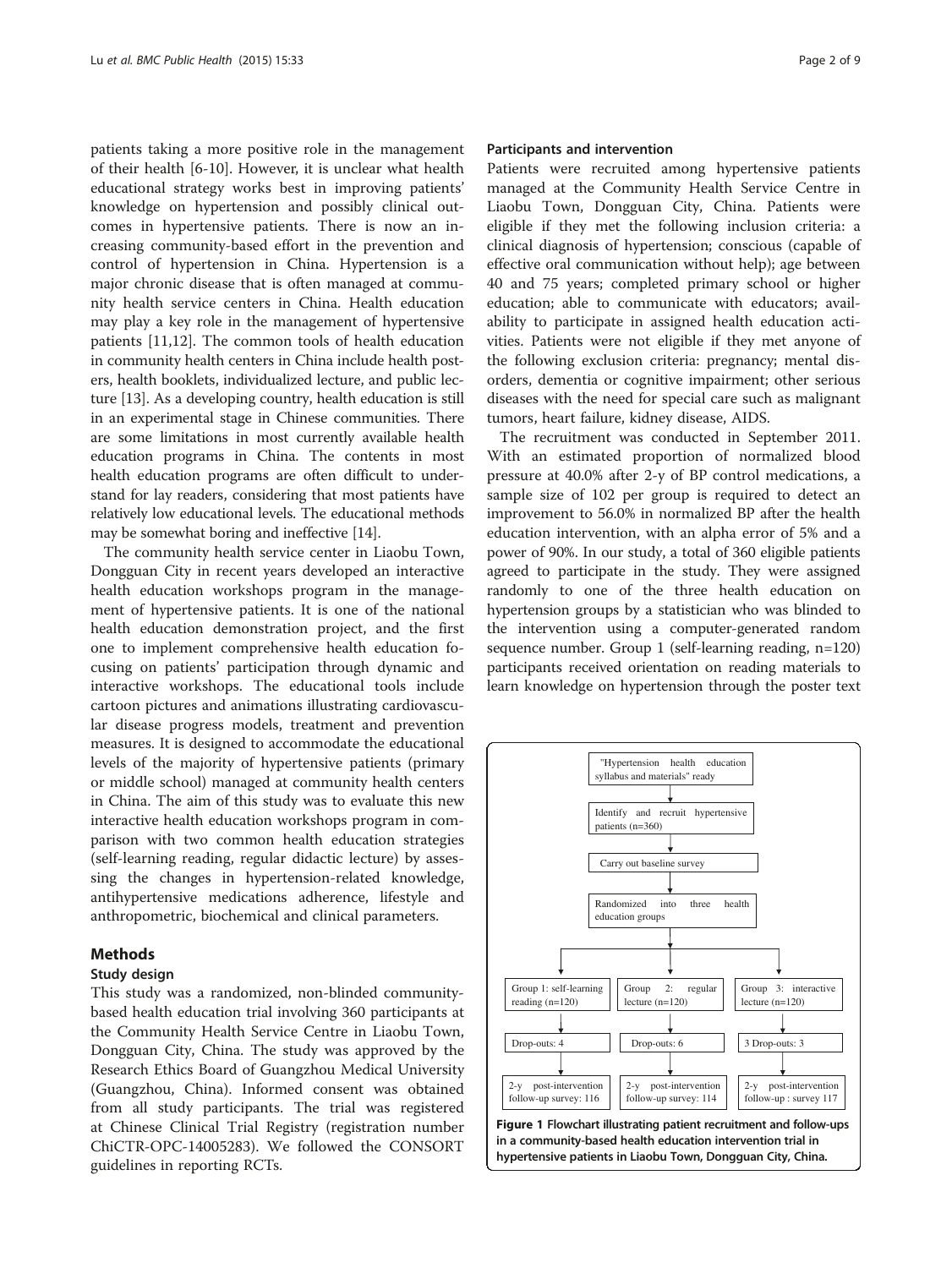<span id="page-2-0"></span>messages on blackboards and health education booklets monthly. Group 2 (regular lecture, n=120) participated in a public didactic lecture on hypertension monthly by phone invitation. Each lecture lasted about 30 minutes. Group 3 (interactive education workshop, n=120) participated in an interactive participatory education workshop on hypertension knowledge monthly. The interactive education workshop on hypertension was given through the active involvement of participants in the use of visual health education tools (cartoon pictures, animation, food models, salt spoons, oil pots, pedometer and cardiovascular disease models). The number of individuals in group 2 and group 3 shall not be less than 10 in each class. For

absentees, the next available lecture would be arranged within a month.

The health education on hypertension intervention lasted two years from September 2011 to October 2013, and the study flowchart is presented in Figure [1.](#page-1-0) The "health education on hypertension syllabus" was developed by cardiovascular experts. The health education syllabus is comprised of 5 chapters with 60 sections, including hypertension-related knowledge, healthy diet, regular physical exercise, alcohol drink and cigarette smoking cessation, and adherence to anti-hypertensive medications. The learning materials were disseminated through the three different health education strategies.

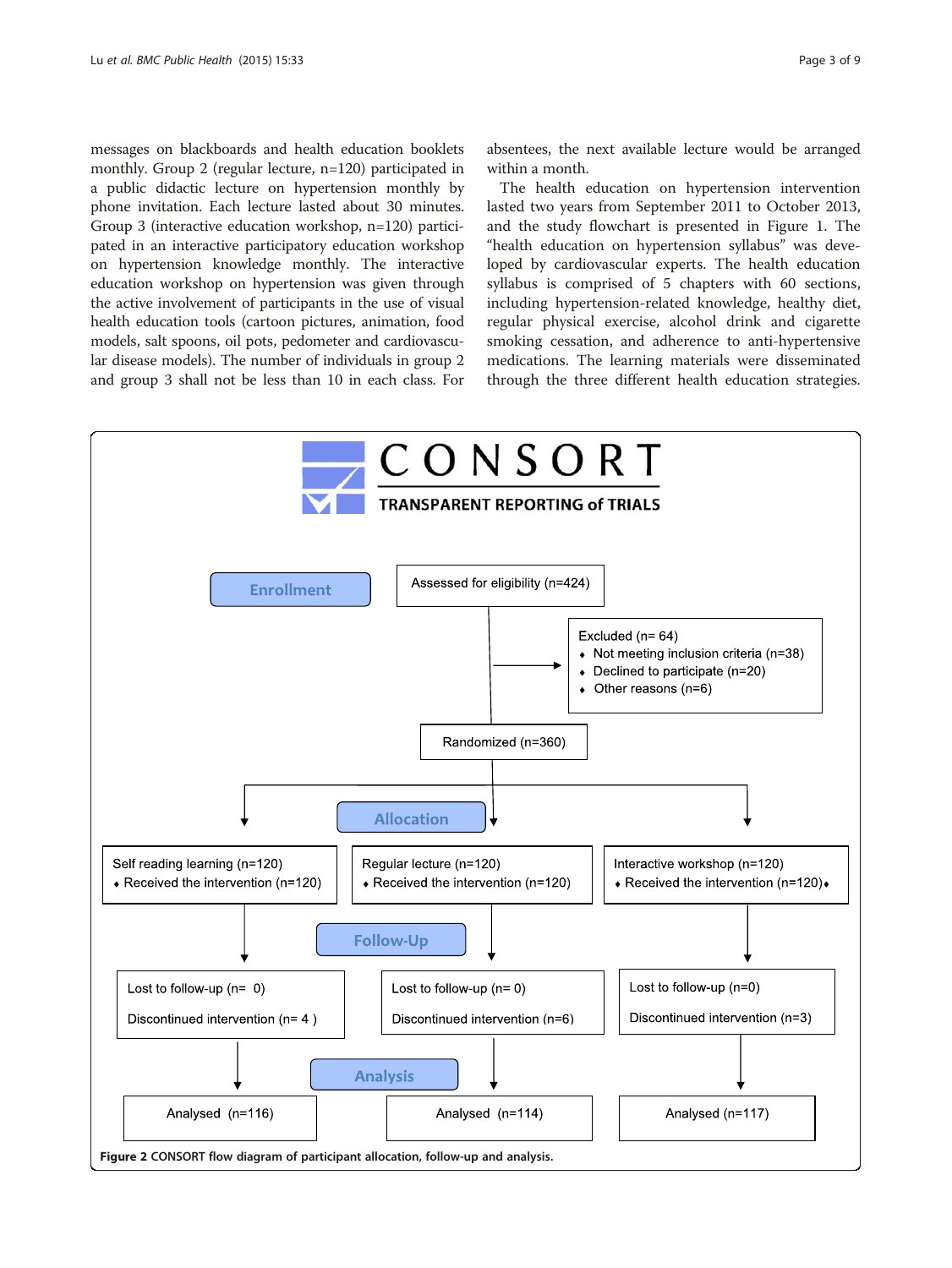The numbers of drop-outs were 4, 6 and 3 in groups 1, 2, and 3, respectively, leaving 116, 114 and 117 subjects in the three groups, respectively, at the end of the study intervention for assessing the intervention effects Figure [2](#page-2-0).

## Measurements of intervention effects

The primary outcome was the change in the proportion of subjects with normalized BP after the 2-y health education intervention. Other outcomes included the changes in hypertension-related knowledge, lifestyle, anthropometric, biochemical (serum lipids) and clinical parameters.

Hypertension related knowledge was scored based on participants' responses to questions (Table 1). Self-reported regular use of medications for hypertension refers to strict adherence to medications following the medical instructions - defined as "the number of missed medications less than 3 times in a month". The type, dose and number of BP lowering drugs followed the regular prescriptions by the general practitioners in the community health service centre, and the details were not recorded. Lifestyle

modifications were assessed on self-reported salt intake, physical activity, smoking and alcohol use, according to the Chinese guidelines for prevention and treatment of hypertension [\[15\]](#page-8-0). Appropriate salt intake was defined as a salt intake of no more than 6 g per day, as estimated from monthly home consumption of salts divided by the product of 30 days multiplied by the number of individuals in the household. Regular physical activity was defined as moderate exercise lasting no less than 30 minutes, >=3 times per week. "Current smokers" were defined as those who smoked at least one pack of cigarette per month over the last 6 months. "Alcohol drinkers" were defined as those who drank alcohol at least once per week over the last 6 months.

Blood pressure (BP) was measured on the right arm using the mercury sphygmomanometer, and the average of three readings was taken. Systolic/diastolic blood pressures were classified as normal (<140/90 mmHg), grade 1 (140/ 90–159/99 mmHg), grade 2 (160/100–179/109 mmHg), and grade 3 (≥180/110 mmHg) hypertension [\[15\]](#page-8-0). BMI was calculated as weight/ height<sup>2</sup> (kg/m2). Waist circumference was measured in centimeters at the topline of the

| <b>Ouestion</b>                                                                           | Option                                                                                                                                                                       | Score                                                         |
|-------------------------------------------------------------------------------------------|------------------------------------------------------------------------------------------------------------------------------------------------------------------------------|---------------------------------------------------------------|
| Single choice questions                                                                   |                                                                                                                                                                              |                                                               |
| 1. Diagnostic criteria of hypertension                                                    | 140/90 mmHg; 2 145/95 mmHg;<br>3) Don't know/not sure                                                                                                                        | Correct answer 1; Wrong answer 0;<br>Don't know/not sure 0    |
| 2. Hypertension grading                                                                   | 1 O One; 2 Two; 3 Three; 4 Don't know/<br>not sure                                                                                                                           |                                                               |
| 3. Benefits of regular physical activity                                                  | 1 Prevent hypertension; 2 Can't prevent<br>hypertension; 3 Don't know/not sure                                                                                               |                                                               |
| 4. Does hypertension need long duration<br>(lifetime) of treatment?                       | 1 Yes; 2 No; 3 Don't know/not sure                                                                                                                                           |                                                               |
| 5. The upper limit of salt intake?                                                        | $\odot$ No more than 2 grams a day; $\odot$ No more<br>than 4 grams a day; 3 No more than 6 grams<br>a day; 4 Don't know/not sure                                            |                                                               |
| 6. The minimal rest time before blood<br>pressure measurement?                            | $\odot$ 2-3 minutes; $\odot$ 5-15 minutes;<br>3) Don't know/not sure                                                                                                         |                                                               |
| Multiple choice questions                                                                 |                                                                                                                                                                              |                                                               |
| 7. Common symptoms of hypertension                                                        | 1 Dizziness; 2 Headache; 3 Palpitation;<br>4 numbness and tingling in limbs, insomnia<br>or other symptoms; (5) All the above answers<br>were correct; 6 Don't know/not sure | Correct answer 1; Don't know/not sure=0;<br>Other answers 0.5 |
| 8. Major risk factors of hypertension                                                     | 10 Overweight or obesity; 2 Heredity;<br>3 Smoking, drinking; 4 Excessive salt intake;<br>5 All the above answers were correct;<br>© Don't know/not sure                     |                                                               |
| 9. Cardiovascular complications of<br>hypertension if blood pressure is not<br>controlled | ① Cerebral infarction; ② Cerebral<br>hemorrhage; 3 Coronary heart disease;<br>4 Renal failure; 5 All the above answers<br>were correct; 6 Don't know/not sure                |                                                               |
| 10. Hypertension treatment                                                                | $\odot$ Antihypertensive drugs; $\oslash$ Diet, lifestyle<br>modifications; 3 All the above answers were<br>correct; 4 Don't know/not sure                                   |                                                               |

### Table 1 Score criteria for questions on hypertension knowledge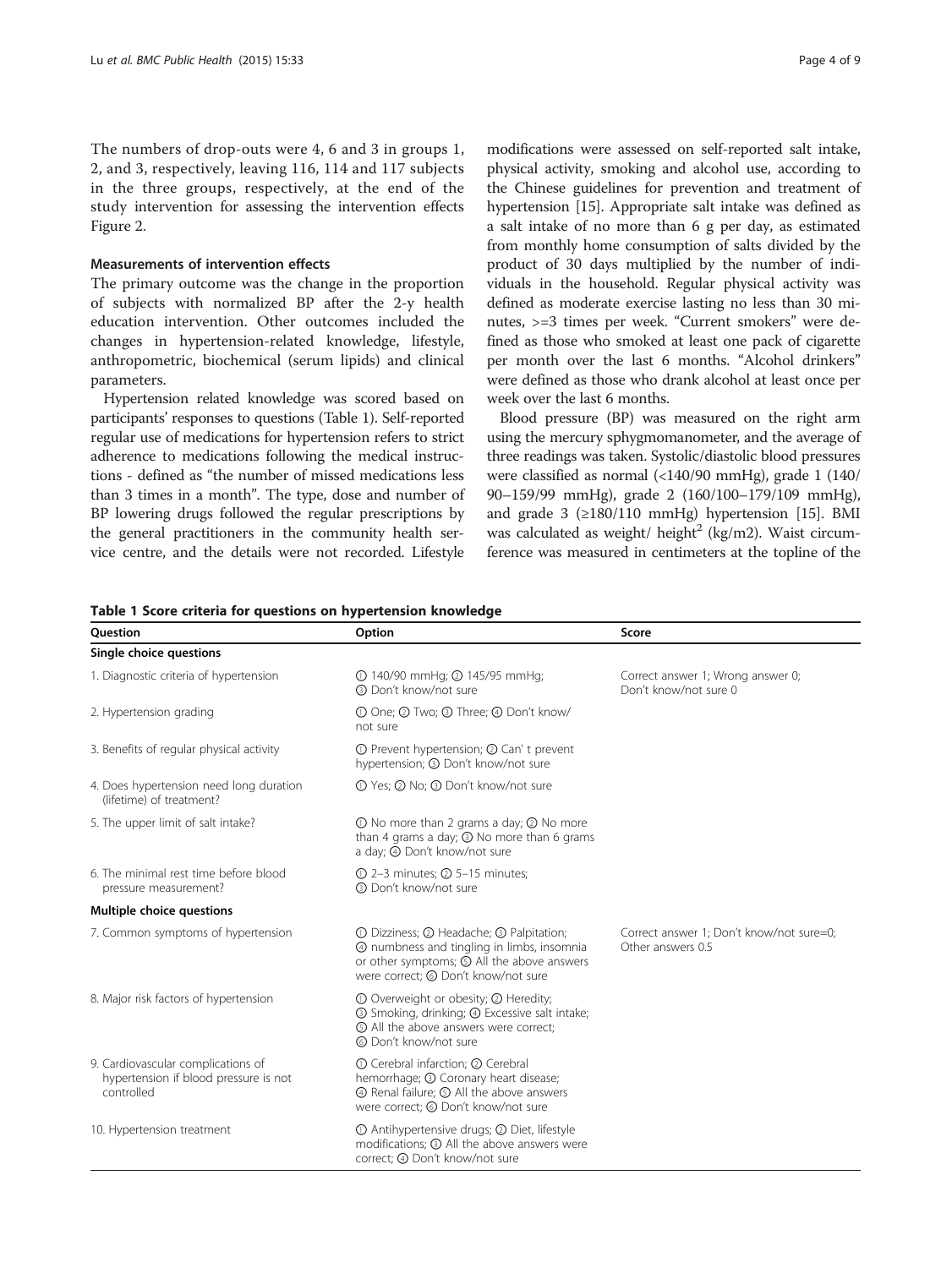hip bone using a non-extendable tape. Serum lipids levels were obtained from regular clinical tests, including fasting total cholesterol, triglycerides, LDL-cholesterol, HDLcholesterol.

## Data analysis

The trial's primary outcome (BP) was assessed by the general practitioners in the community health centres who were blinded to the intervention group, and research assistants recorded the data in EXCEL. A statistician who was blinded to the intervention analyzed the data. using the statistical analysis software SPSS 13.0. To compare the changes in outcomes after vs. before the intervention in study participants, paired t-test (for continuous variables) or paired Chi-square test (for dichotomous variables) was used. To compare the differences among the three intervention groups at the baseline and after the intervention, ANOVA (for continuous variables) or Chi-square test (for categorical variables) was applied. Logistic regression analysis was used to estimate the odds ratio (OR) of normalized BP (<140/90 mmHg) after the intervention adjusted for any unbalanced baseline characteristics between the study groups. The 2-sided P values <0.05 were considered statistically significant.

## Results

## Participant characteristics

There were no statistically significant differences in sociodemographic characteristics among the three health education intervention groups (Table 2). All participants were

Table 2 Socio-demographic characteristics of study participants at the baseline

| Group (health education<br>strategy) | Group 1 <sup>ª</sup><br>(reading)<br>$(N=116)$ | Group 2 <sup>a</sup><br>(regular<br>lecture)<br>$(N=114)$ | Group 3 <sup>ª</sup><br><i><b>linteractive</b></i><br>lecture)<br>$(N=117)$ | pb    |
|--------------------------------------|------------------------------------------------|-----------------------------------------------------------|-----------------------------------------------------------------------------|-------|
| Age (years)                          | $53.4 + 7.9$                                   | $55.9 + 7.8$                                              | $53.8 + 9.5$                                                                | 0.066 |
| Gender                               |                                                |                                                           |                                                                             | 0.508 |
| Male                                 | 52 (44.8)                                      | 45 (39.5)                                                 | 44 (37.6)                                                                   |       |
| Female                               | 64 (55.2)                                      | 69 (60.5)                                                 | 73 (62.4)                                                                   |       |
| <b>Education</b>                     |                                                |                                                           |                                                                             | 0.958 |
| Primary school                       | 67 (57.8)                                      | 66 (57.9)                                                 | 67 (57.3)                                                                   |       |
| Middle school                        | 28 (24.1)                                      | 25(21.9)                                                  | 30(25.6)                                                                    |       |
| >=High school                        | 21(18.1)                                       | 23 (20.2)                                                 | 20 (17.1)                                                                   |       |
| Monthly income, RMB                  |                                                |                                                           |                                                                             | 0.358 |
| < 1000                               | 59 (50.9)                                      | 62 (54.4)                                                 | 65 (55.6)                                                                   |       |
| 1000-2000                            | 34 (29.3)                                      | 40 (35.1)                                                 | 34 (29.1)                                                                   |       |
| >2000                                | 23 (19.8)                                      | 12 (10.5)                                                 | 18 (15.4)                                                                   |       |

Data presented are mean±SD or n (%). RMB = Renminbi (Chinese currency). <sup>a</sup> Excluding 4, 6 and 3 subjects who were drop-outs in groups 1, 2 and 3, respectively.

<sup>b</sup>P values in ANOVA (for age) or Chi-square (for other variables) tests for differences among the three groups.

married. There were more women than men in each of the three study groups. Over 80% participants had completed education less than high school.

## The effect of health education on hypertension knowledge, adherence to medications treatment and lifestyle (Table [3](#page-5-0))

At the baseline, most participants (about 2/3) did not regularly take BP lowering medications. After the 2-year health education intervention, there were statistically significant increases in hypertension-related knowledge scores in all the three intervention groups. However, the increase was significantly greater in the interactive education workshop group 3 (mean score increased from 3.4 to 8.6) than in the regular lecture group 2 (mean score increased from 2.7 to 6.6) or self-learning reading group 1 (mean score increased from 3.6 to 5.8). Regular use of medications for hypertension and regular physical activity were significantly more frequent after the intervention in all the three groups, but the improvements were progressively greater from group 1 to group 2 to Group 3. The percentages of current smokers and alcohol drinkers did not change significantly in all the three health education intervention groups, although the average numbers of cigarettes smoked per day decreased slightly after the intervention. There were no significant differences in smoking and alcohol use at both the baseline or after the intervention among the three groups.

## The effect of health education on anthropometric, clinical and biochemical parameters (Table [4](#page-6-0))

BMI decreased significantly in Group 1 (self-reading) and Group 3 (interactive education workshop), but did not change significantly in group 2 (regular lecture). Waist circumference decreased significantly in Group 3 only. There were no statistically significant differences in BMI among the three groups at the baseline. The decreases in BMI were significant in both group 1 and group 3, but not group 2. Patients in group 3 had the largest reduction in BMI after the intervention.

Both systolic and diastolic BP decreased significantly, and the proportion of normalized BP increased significantly after the intervention in both group 2 and group 3 (Table [4](#page-6-0)). In contrast, there were no significant changes in systolic and diastolic BP or the proportion of normalized BP after the intervention in group 1. The increase in the proportion of subjects with normalized BP between the baseline and post-intervention was larger in group 3 (from 40.2% to 86.3%) than in group 2 (from 41.2% to 63.2%). There was a mean reduction of 15 mmHg in systolic BP and 9.5 mmHg in diastolic BP in Group 3, larger than the mean reduction of 9.1 mmHg in systolic BP, and 5.4 mmHg in diastolic BP in group 2, respectively.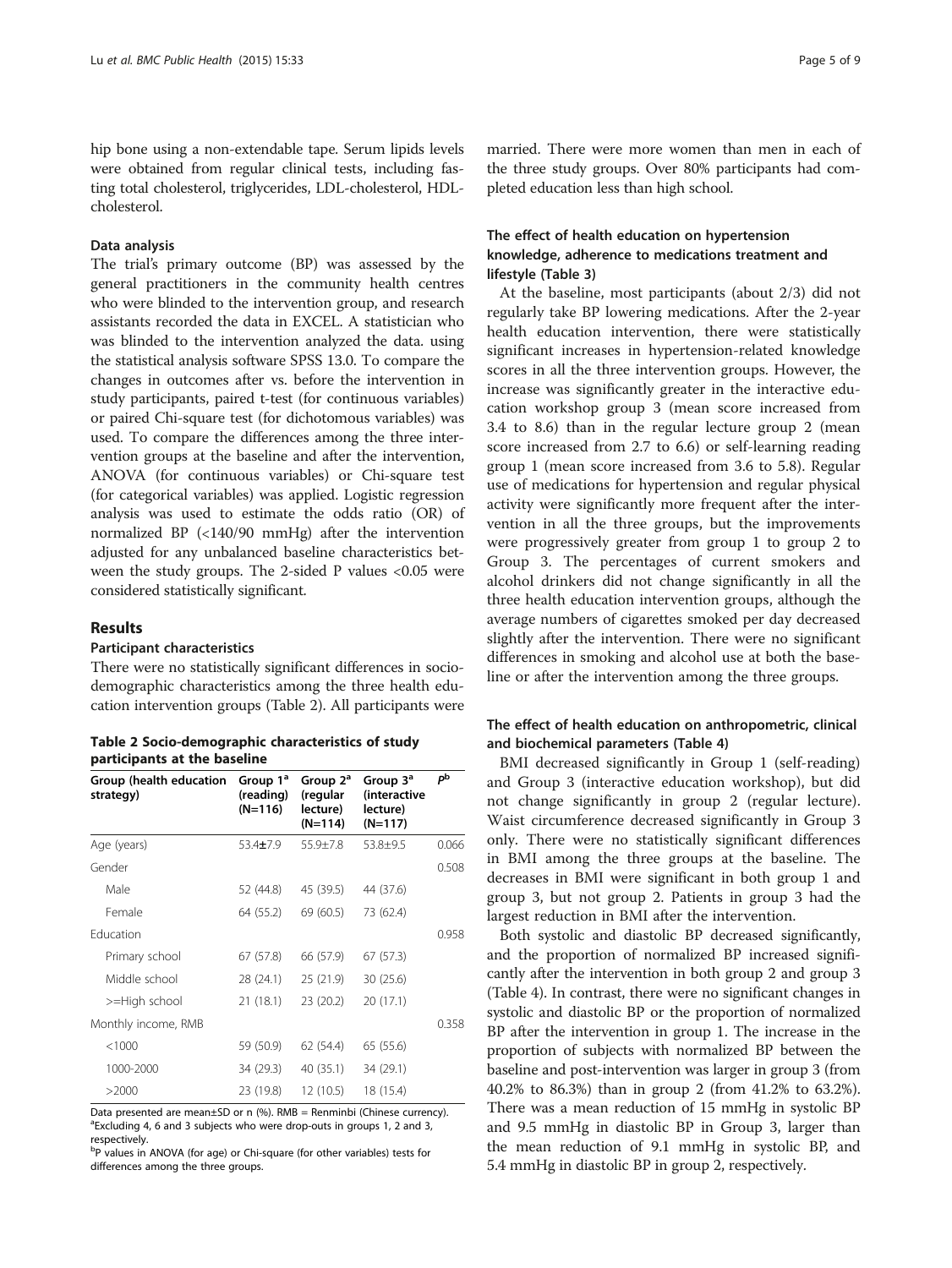|                                 | Group          | <b>Baseline</b> | Post-intervention | P <sup>a</sup> | P <sub>b</sub> | $\boldsymbol{P}^\text{c}$ |
|---------------------------------|----------------|-----------------|-------------------|----------------|----------------|---------------------------|
| Hypertension knowledge<br>score |                |                 |                   |                | < 0.001        | < 0.001                   |
|                                 | $\mathbf{1}$   | $3.6 \pm 1.1$   | $5.8 \pm 1.4$     | < 0.001        |                |                           |
|                                 | $\overline{2}$ | $2.7 \pm 1.9$   | $6.6 \pm 1.5$     | < 0.001        |                |                           |
|                                 | 3              | $3.4 \pm 2.2$   | $8.6 \pm 1.4$     | < 0.001        |                |                           |
| Regular use of medications      |                |                 |                   |                | 0.434          | 0.001                     |
|                                 | $\mathbf{1}$   | 46 (39.7)       | 59 (50.9)         | < 0.001        |                |                           |
|                                 | $\overline{2}$ | 36 (31.6)       | 91 (79.8)         | < 0.001        |                |                           |
|                                 | 3              | 43 (36.8)       | 108 (92.3)        | < 0.001        |                |                           |
| Appropriate salt intake         |                |                 |                   |                | 0.235          | 0.075                     |
|                                 | $\mathbf{1}$   | 89 (76.7)       | 99 (85.3)         | 0.002          |                |                           |
|                                 | $\sqrt{2}$     | 78 (68.4)       | 94 (82.5)         | < 0.001        |                |                           |
|                                 | 3              | 79 (67.5)       | 108 (92.3)        | < 0.001        |                |                           |
| Regular physical activity       |                |                 |                   |                | 0.276          | $<$ 0001                  |
|                                 | $\mathbf{1}$   | 28 (24.1)       | 52 (44.8)         | < 0.001        |                |                           |
|                                 | $\overline{2}$ | 25 (21.9)       | 76 (66.7)         | < 0.001        |                |                           |
|                                 | 3              | 36 (30.8)       | 97 (82.9)         | < 0.001        |                |                           |
| Current smokers                 |                |                 |                   |                | 0.861          | 0.959                     |
|                                 | $\mathbf{1}$   | 22 (19.0)       | 17(14.7)          | 0.063          |                |                           |
|                                 | $\overline{2}$ | 20 (17.5)       | 16 (14.0)         | 0.125          |                |                           |
|                                 | 3              | 19 (16.2)       | 18 (15.4)         | 1.000          |                |                           |
| Smoked cigarettes/day           |                |                 |                   |                | 0.921          | 0.820                     |
|                                 | $\mathbf{1}$   | $3.1 \pm 7.2$   | $2.2 + 5.7$       | 0.015          |                |                           |
|                                 | $\overline{2}$ | $3.2 + 8.1$     | $2.5 \pm 7.6$     | 0.008          |                |                           |
|                                 | 3              | $3.5 \pm 8.5$   | $2.7 \pm 7.0$     | 0.014          |                |                           |
| Current alcohol drinkers        |                |                 |                   |                | 0.296          | 0.365                     |
|                                 | $\mathbf{1}$   | 11(9.5)         | 10(8.6)           | 1.000          |                |                           |
|                                 | $\overline{2}$ | 5(4.4)          | 5(4.4)            | 1.000          |                |                           |
|                                 | 3              | 10(8.5)         | 10(8.5)           | 1.000          |                |                           |
| Alcohol consumption             |                |                 |                   |                | 0.193          | 0.226                     |
|                                 | $\mathbf{1}$   | 26.7±106.8      | 26.7±106.8        | 1.000          |                |                           |
|                                 | $\overline{2}$ | $8.8 + 53.7$    | $8.1 \pm 53.1$    | 0.319          |                |                           |
|                                 | 3              | 38.0±175.8      | 19.7±78.5         | 0.063          |                |                           |

<span id="page-5-0"></span>Table 3 Baseline and post-intervention hypertension knowledge score, adherence to antihypertensive medications and lifestyle variables in hypertensive patients by mode of health education on hypertension (Group 1, reading n=116; Group 2, regular lecture n=114; Group 3, interactive workshop, n=117)

Data presented are mean± SD or n (%).

<sup>a</sup>P values in paired t-test (for continuous variables) or paired Chi-square test (for dichotomous variables) for differences between the baseline and post-intervention.

bp values in ANOVA (for continuous variables) or Chi-square (for dichotomous variables) test for differences among the three groups at the baseline survey.<br>Sp value in ANOVA (for continuous variables) or Chi guare (for dic <sup>c</sup>P value in ANOVA (for continuous variables) or Chi-square (for dichotomous variables) test for differences among the three groups after the intervention.

At both baseline and post-intervention, fasting serum triglycerides concentrations were higher in group 1 vs. group 2 or 3, while there were no significant differences in serum total cholesterol and LDL concentrations among the three groups (Table [4\)](#page-6-0). After the intervention, serum total cholesterol concentrations decreased significantly in group 2 or 3 but not group 1. Serum triglycerides concentrations decreased significantly in group 1 only, while HDL concentrations increased significantly in both group 1 or 3 but not group 2. Fasting serum LDL concentrations increased significantly in group 1, did not change significantly in group 2, but decreased significantly in group 3 after the intervention.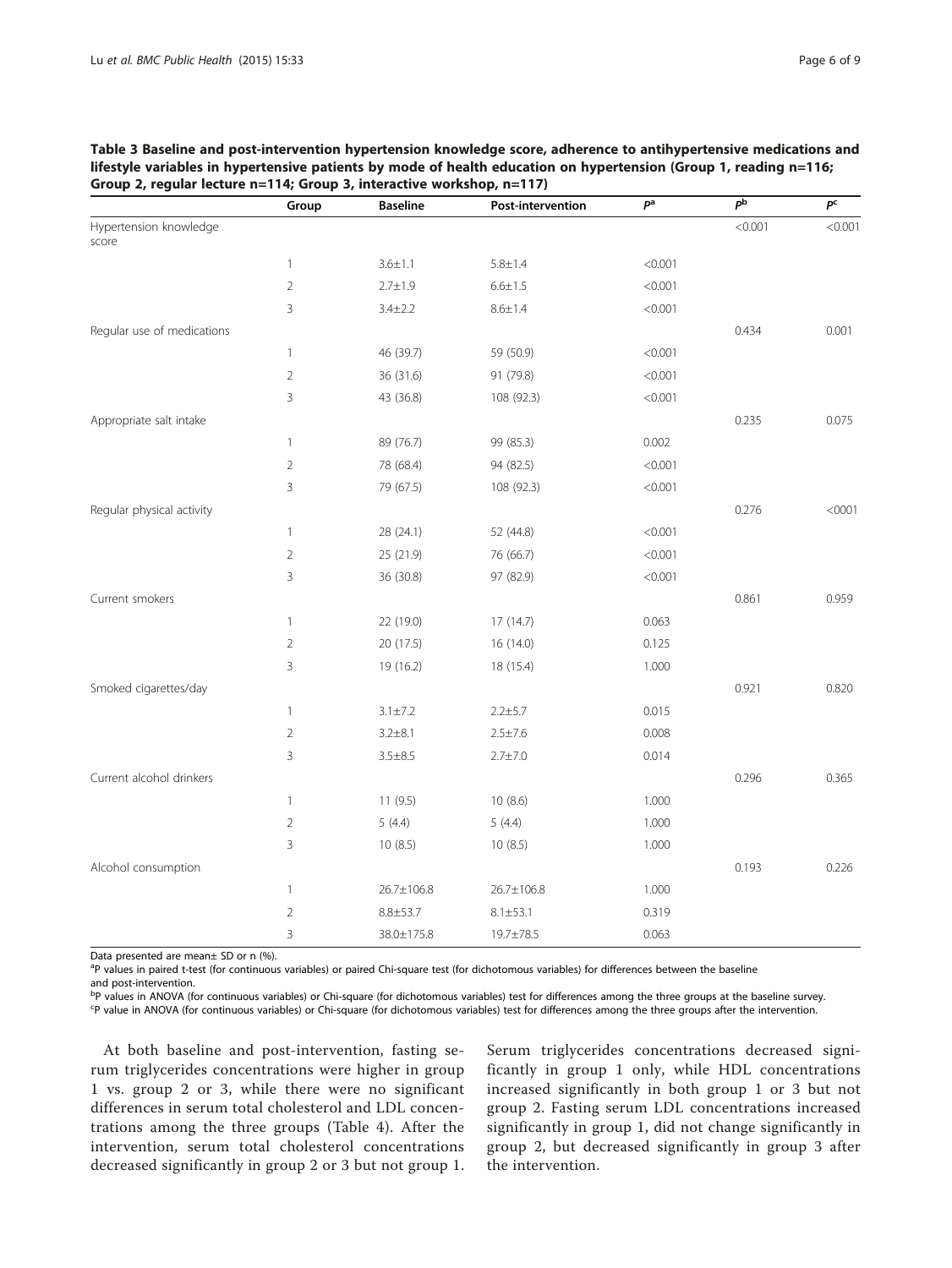<span id="page-6-0"></span>

| Table 4 Baseline and post-intervention anthropometric, clinical and biochemical parameters in hypertensive patients |
|---------------------------------------------------------------------------------------------------------------------|
| by mode of health education on hypertension (Group 1, self-learning reading; Group 2, regular lecture; Group 3,     |
| interactive workshop)                                                                                               |

| Normalized blood pressure<br>< 0.001<br>0.872<br>$\mathbf{1}$<br>44 (37.9)<br>50 $(43.1)$<br>0.451<br>$\overline{2}$<br>< 0.001<br>47 (41.2)<br>72 (63.2)<br>3<br>47 (40.2)<br>101 (86.3)<br>< 0.001<br>Systolic BP, mmHg<br>0.003<br>0.014<br>$\mathbf{1}$<br>0.611<br>140.2±17.9<br>139.4±16.7<br>$\overline{2}$<br>143.9±16.2<br>134.8±15.9<br>< 0.001<br>$\overline{3}$<br>148.7±21.5<br>133.7±13.6<br>< 0.001<br>Diastolic BP, mmHg<br>0.010<br>0.001<br>$\mathbf{1}$<br>85.2±10.66<br>0.177<br>86.7±11.2<br>$\overline{2}$<br>85.8±10.7<br>$80.4 \pm 11.2$<br>< 0.001<br>3<br>$90.7 \pm 16.5$<br>$81.2 + 8.0$<br>< 0.001<br>0.111<br>0.001<br>BMI<br>< 0.001<br>$\mathbf{1}$<br>$26.2 + 4.0$<br>25.9±4.1<br>$\overline{2}$<br>$25.6 \pm 3.5$<br>$25.5 \pm 2.9$<br>0.361<br>3<br>$25.2 + 3.7$<br>< 0.001<br>$24.1 \pm 3.7$<br>Waist circumference<br>0.181<br>0.028<br>87.0±12.1<br>0.207<br>$\mathbf{1}$<br>86.0±9.5<br>$\overline{2}$<br>$88.8 \pm 8.8$<br>0.488<br>88.7±8.5<br>3<br>89.3±8.7<br>< 0.001<br>88.7±8.2<br>Triglycerides, mg/dL<br>< 0.001<br>< 0.001<br>< 0.001<br>$\mathbf{1}$<br>209.9±72.6<br>175.6±66.8<br>$\overline{2}$<br>0.871<br>136.4±63.4<br>137.3±49.4<br>3<br>153.7±70.5<br>149.9±81.0<br>0.658<br>Total Cholesterol, mg/dL<br>0.490<br>0.741<br>$\mathbf{1}$<br>197.7±101.5<br>191.2±83.8<br>0.154<br>$\overline{2}$<br>205.7±61.3<br>193.6±30.9<br>0.010<br>$\overline{3}$<br>208.8±43.3<br>196.8±40.1<br>< 0.001<br>0.942<br>0.404<br>LDL-cholesterol, mg/dL<br>0.019<br>$\mathbf{1}$<br>102.5±34.7<br>104.7±33.9<br>$\overline{2}$<br>103.9±30.5<br>104.6±20.9<br>0.808<br>3<br>103.1±28.7<br>$100.3 + 29.1$<br>< 0.001<br>0.016<br>0.126<br>HDL-cholesterol, mg/dL<br>$\mathbf{1}$<br>0.007<br>$41.0 \pm 7.4$<br>43.0±9.2<br>$\sqrt{2}$<br>42.6±7.9<br>43.7±11.7<br>0.370<br>3<br>0.038<br>39.7±7.5<br>$41.3 \pm 5.5$ | Group | <b>Baseline</b> | <b>Post-intervention</b> | $P^a$ | P <sub>b</sub> | $P^{\rm c}$ |
|--------------------------------------------------------------------------------------------------------------------------------------------------------------------------------------------------------------------------------------------------------------------------------------------------------------------------------------------------------------------------------------------------------------------------------------------------------------------------------------------------------------------------------------------------------------------------------------------------------------------------------------------------------------------------------------------------------------------------------------------------------------------------------------------------------------------------------------------------------------------------------------------------------------------------------------------------------------------------------------------------------------------------------------------------------------------------------------------------------------------------------------------------------------------------------------------------------------------------------------------------------------------------------------------------------------------------------------------------------------------------------------------------------------------------------------------------------------------------------------------------------------------------------------------------------------------------------------------------------------------------------------------------------------------------------------------------------------------------------------------------------------------------------------------------------------------------------------------------------------|-------|-----------------|--------------------------|-------|----------------|-------------|
|                                                                                                                                                                                                                                                                                                                                                                                                                                                                                                                                                                                                                                                                                                                                                                                                                                                                                                                                                                                                                                                                                                                                                                                                                                                                                                                                                                                                                                                                                                                                                                                                                                                                                                                                                                                                                                                              |       |                 |                          |       |                |             |
|                                                                                                                                                                                                                                                                                                                                                                                                                                                                                                                                                                                                                                                                                                                                                                                                                                                                                                                                                                                                                                                                                                                                                                                                                                                                                                                                                                                                                                                                                                                                                                                                                                                                                                                                                                                                                                                              |       |                 |                          |       |                |             |
|                                                                                                                                                                                                                                                                                                                                                                                                                                                                                                                                                                                                                                                                                                                                                                                                                                                                                                                                                                                                                                                                                                                                                                                                                                                                                                                                                                                                                                                                                                                                                                                                                                                                                                                                                                                                                                                              |       |                 |                          |       |                |             |
|                                                                                                                                                                                                                                                                                                                                                                                                                                                                                                                                                                                                                                                                                                                                                                                                                                                                                                                                                                                                                                                                                                                                                                                                                                                                                                                                                                                                                                                                                                                                                                                                                                                                                                                                                                                                                                                              |       |                 |                          |       |                |             |
|                                                                                                                                                                                                                                                                                                                                                                                                                                                                                                                                                                                                                                                                                                                                                                                                                                                                                                                                                                                                                                                                                                                                                                                                                                                                                                                                                                                                                                                                                                                                                                                                                                                                                                                                                                                                                                                              |       |                 |                          |       |                |             |
|                                                                                                                                                                                                                                                                                                                                                                                                                                                                                                                                                                                                                                                                                                                                                                                                                                                                                                                                                                                                                                                                                                                                                                                                                                                                                                                                                                                                                                                                                                                                                                                                                                                                                                                                                                                                                                                              |       |                 |                          |       |                |             |
|                                                                                                                                                                                                                                                                                                                                                                                                                                                                                                                                                                                                                                                                                                                                                                                                                                                                                                                                                                                                                                                                                                                                                                                                                                                                                                                                                                                                                                                                                                                                                                                                                                                                                                                                                                                                                                                              |       |                 |                          |       |                |             |
|                                                                                                                                                                                                                                                                                                                                                                                                                                                                                                                                                                                                                                                                                                                                                                                                                                                                                                                                                                                                                                                                                                                                                                                                                                                                                                                                                                                                                                                                                                                                                                                                                                                                                                                                                                                                                                                              |       |                 |                          |       |                |             |
|                                                                                                                                                                                                                                                                                                                                                                                                                                                                                                                                                                                                                                                                                                                                                                                                                                                                                                                                                                                                                                                                                                                                                                                                                                                                                                                                                                                                                                                                                                                                                                                                                                                                                                                                                                                                                                                              |       |                 |                          |       |                |             |
|                                                                                                                                                                                                                                                                                                                                                                                                                                                                                                                                                                                                                                                                                                                                                                                                                                                                                                                                                                                                                                                                                                                                                                                                                                                                                                                                                                                                                                                                                                                                                                                                                                                                                                                                                                                                                                                              |       |                 |                          |       |                |             |
|                                                                                                                                                                                                                                                                                                                                                                                                                                                                                                                                                                                                                                                                                                                                                                                                                                                                                                                                                                                                                                                                                                                                                                                                                                                                                                                                                                                                                                                                                                                                                                                                                                                                                                                                                                                                                                                              |       |                 |                          |       |                |             |
|                                                                                                                                                                                                                                                                                                                                                                                                                                                                                                                                                                                                                                                                                                                                                                                                                                                                                                                                                                                                                                                                                                                                                                                                                                                                                                                                                                                                                                                                                                                                                                                                                                                                                                                                                                                                                                                              |       |                 |                          |       |                |             |
|                                                                                                                                                                                                                                                                                                                                                                                                                                                                                                                                                                                                                                                                                                                                                                                                                                                                                                                                                                                                                                                                                                                                                                                                                                                                                                                                                                                                                                                                                                                                                                                                                                                                                                                                                                                                                                                              |       |                 |                          |       |                |             |
|                                                                                                                                                                                                                                                                                                                                                                                                                                                                                                                                                                                                                                                                                                                                                                                                                                                                                                                                                                                                                                                                                                                                                                                                                                                                                                                                                                                                                                                                                                                                                                                                                                                                                                                                                                                                                                                              |       |                 |                          |       |                |             |
|                                                                                                                                                                                                                                                                                                                                                                                                                                                                                                                                                                                                                                                                                                                                                                                                                                                                                                                                                                                                                                                                                                                                                                                                                                                                                                                                                                                                                                                                                                                                                                                                                                                                                                                                                                                                                                                              |       |                 |                          |       |                |             |
|                                                                                                                                                                                                                                                                                                                                                                                                                                                                                                                                                                                                                                                                                                                                                                                                                                                                                                                                                                                                                                                                                                                                                                                                                                                                                                                                                                                                                                                                                                                                                                                                                                                                                                                                                                                                                                                              |       |                 |                          |       |                |             |
|                                                                                                                                                                                                                                                                                                                                                                                                                                                                                                                                                                                                                                                                                                                                                                                                                                                                                                                                                                                                                                                                                                                                                                                                                                                                                                                                                                                                                                                                                                                                                                                                                                                                                                                                                                                                                                                              |       |                 |                          |       |                |             |
|                                                                                                                                                                                                                                                                                                                                                                                                                                                                                                                                                                                                                                                                                                                                                                                                                                                                                                                                                                                                                                                                                                                                                                                                                                                                                                                                                                                                                                                                                                                                                                                                                                                                                                                                                                                                                                                              |       |                 |                          |       |                |             |
|                                                                                                                                                                                                                                                                                                                                                                                                                                                                                                                                                                                                                                                                                                                                                                                                                                                                                                                                                                                                                                                                                                                                                                                                                                                                                                                                                                                                                                                                                                                                                                                                                                                                                                                                                                                                                                                              |       |                 |                          |       |                |             |
|                                                                                                                                                                                                                                                                                                                                                                                                                                                                                                                                                                                                                                                                                                                                                                                                                                                                                                                                                                                                                                                                                                                                                                                                                                                                                                                                                                                                                                                                                                                                                                                                                                                                                                                                                                                                                                                              |       |                 |                          |       |                |             |
|                                                                                                                                                                                                                                                                                                                                                                                                                                                                                                                                                                                                                                                                                                                                                                                                                                                                                                                                                                                                                                                                                                                                                                                                                                                                                                                                                                                                                                                                                                                                                                                                                                                                                                                                                                                                                                                              |       |                 |                          |       |                |             |
|                                                                                                                                                                                                                                                                                                                                                                                                                                                                                                                                                                                                                                                                                                                                                                                                                                                                                                                                                                                                                                                                                                                                                                                                                                                                                                                                                                                                                                                                                                                                                                                                                                                                                                                                                                                                                                                              |       |                 |                          |       |                |             |
|                                                                                                                                                                                                                                                                                                                                                                                                                                                                                                                                                                                                                                                                                                                                                                                                                                                                                                                                                                                                                                                                                                                                                                                                                                                                                                                                                                                                                                                                                                                                                                                                                                                                                                                                                                                                                                                              |       |                 |                          |       |                |             |
|                                                                                                                                                                                                                                                                                                                                                                                                                                                                                                                                                                                                                                                                                                                                                                                                                                                                                                                                                                                                                                                                                                                                                                                                                                                                                                                                                                                                                                                                                                                                                                                                                                                                                                                                                                                                                                                              |       |                 |                          |       |                |             |
|                                                                                                                                                                                                                                                                                                                                                                                                                                                                                                                                                                                                                                                                                                                                                                                                                                                                                                                                                                                                                                                                                                                                                                                                                                                                                                                                                                                                                                                                                                                                                                                                                                                                                                                                                                                                                                                              |       |                 |                          |       |                |             |
|                                                                                                                                                                                                                                                                                                                                                                                                                                                                                                                                                                                                                                                                                                                                                                                                                                                                                                                                                                                                                                                                                                                                                                                                                                                                                                                                                                                                                                                                                                                                                                                                                                                                                                                                                                                                                                                              |       |                 |                          |       |                |             |
|                                                                                                                                                                                                                                                                                                                                                                                                                                                                                                                                                                                                                                                                                                                                                                                                                                                                                                                                                                                                                                                                                                                                                                                                                                                                                                                                                                                                                                                                                                                                                                                                                                                                                                                                                                                                                                                              |       |                 |                          |       |                |             |
|                                                                                                                                                                                                                                                                                                                                                                                                                                                                                                                                                                                                                                                                                                                                                                                                                                                                                                                                                                                                                                                                                                                                                                                                                                                                                                                                                                                                                                                                                                                                                                                                                                                                                                                                                                                                                                                              |       |                 |                          |       |                |             |
|                                                                                                                                                                                                                                                                                                                                                                                                                                                                                                                                                                                                                                                                                                                                                                                                                                                                                                                                                                                                                                                                                                                                                                                                                                                                                                                                                                                                                                                                                                                                                                                                                                                                                                                                                                                                                                                              |       |                 |                          |       |                |             |
|                                                                                                                                                                                                                                                                                                                                                                                                                                                                                                                                                                                                                                                                                                                                                                                                                                                                                                                                                                                                                                                                                                                                                                                                                                                                                                                                                                                                                                                                                                                                                                                                                                                                                                                                                                                                                                                              |       |                 |                          |       |                |             |
|                                                                                                                                                                                                                                                                                                                                                                                                                                                                                                                                                                                                                                                                                                                                                                                                                                                                                                                                                                                                                                                                                                                                                                                                                                                                                                                                                                                                                                                                                                                                                                                                                                                                                                                                                                                                                                                              |       |                 |                          |       |                |             |
|                                                                                                                                                                                                                                                                                                                                                                                                                                                                                                                                                                                                                                                                                                                                                                                                                                                                                                                                                                                                                                                                                                                                                                                                                                                                                                                                                                                                                                                                                                                                                                                                                                                                                                                                                                                                                                                              |       |                 |                          |       |                |             |
|                                                                                                                                                                                                                                                                                                                                                                                                                                                                                                                                                                                                                                                                                                                                                                                                                                                                                                                                                                                                                                                                                                                                                                                                                                                                                                                                                                                                                                                                                                                                                                                                                                                                                                                                                                                                                                                              |       |                 |                          |       |                |             |
|                                                                                                                                                                                                                                                                                                                                                                                                                                                                                                                                                                                                                                                                                                                                                                                                                                                                                                                                                                                                                                                                                                                                                                                                                                                                                                                                                                                                                                                                                                                                                                                                                                                                                                                                                                                                                                                              |       |                 |                          |       |                |             |
|                                                                                                                                                                                                                                                                                                                                                                                                                                                                                                                                                                                                                                                                                                                                                                                                                                                                                                                                                                                                                                                                                                                                                                                                                                                                                                                                                                                                                                                                                                                                                                                                                                                                                                                                                                                                                                                              |       |                 |                          |       |                |             |
|                                                                                                                                                                                                                                                                                                                                                                                                                                                                                                                                                                                                                                                                                                                                                                                                                                                                                                                                                                                                                                                                                                                                                                                                                                                                                                                                                                                                                                                                                                                                                                                                                                                                                                                                                                                                                                                              |       |                 |                          |       |                |             |

Data presented are mean± SD or n (%).

<sup>a</sup> values in paired t-tests (continuous data) or paired Chi-square tests (categorical data) for differences between the baseline and post-intervention.<br><sup>b</sup> values in ANOVA (for continuous variables) or Chi square (for cat

<sup>b</sup>P values in ANOVA (for continuous variables) or Chi-square (for categorical variables) test among the three groups at the baseline survey.

c P values in ANOVA (for continuous variables) or Chi-square (for categorical variables) test for differences among the three groups after the intervention.

As compared to self-learning reading (group 1), regular lecture (group 2) or interactive workshop education on hypertension was associated with a significantly greater likelihood of normalized BP 2-years postintervention, even after adjusting unbalanced baseline characteristics between the three groups (Table [5\)](#page-7-0). The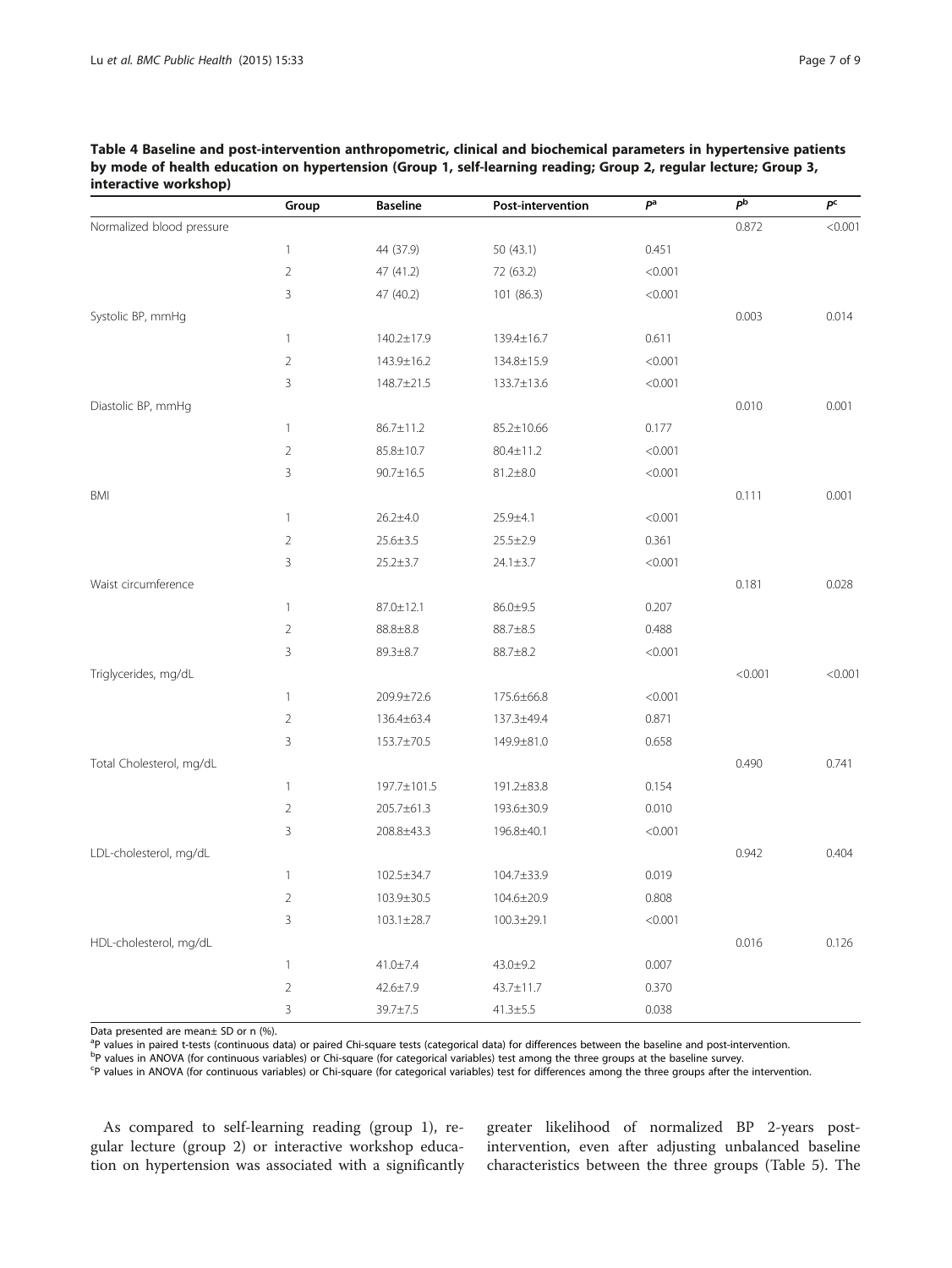<span id="page-7-0"></span>Table 5 Adjusted ORs of normalized blood pressure in hypertensive patients after health education intervention

| Variable                             | Normalized blood pressure<br>$(<140/90$ mmHg) |                       |            |  |
|--------------------------------------|-----------------------------------------------|-----------------------|------------|--|
|                                      | OR <sup>a</sup>                               | $(95\% \text{ Cl})^c$ | P          |  |
| Intervention <sup>d</sup>            |                                               |                       |            |  |
| Group 1 self-learning reading        | 1.00                                          |                       |            |  |
| Group 2 regular lecture              | 2.37                                          | $(1.26 - 4.47)$       | $0.008*$   |  |
| Group 3 interactive workshop         | 14.66                                         | $(6.59 - 32.62)$      | $< 0.001*$ |  |
| Baseline characteristic <sup>b</sup> |                                               |                       |            |  |
| Hypertension knowledge score         | 1.06                                          | $(0.81 - 1.38)$       | 0.676      |  |
| Systolic BP                          | 0.58                                          | $(0.43 - 0.79)$       | $0.001*$   |  |
| Diastolic BP                         | 0.80                                          | $(0.59 - 1.07)$       | 0.134      |  |
| Serum TG                             | 0.88                                          | $(0.66 - 1.17)$       | 0.369      |  |
| Serum HDI                            | 1.15                                          | $(0.87 - 1.51)$       | 0.326      |  |

<sup>a</sup>The odds ratios of normalized blood pressure (<140/90 mm Hg) in the final model including the intervention group and baseline characteristics unbalanced between the groups (hypertension knowledge score, systolic BP,

diastolic BP, serum TG and HDL). <sup>b</sup>The OR per SD increase in each continuous variable.

<sup>c</sup>Cl=confidence interval.

<sup>d</sup>The reference category was "Group 1 self-learning reading".

 $*P < 0.05$ .

effect size (OR) was greater for interactive workshop (adjusted OR=14.66, p<0.001) than for regular lecture (adjusted OR=2.37, p=0.008).

## **Discussion**

After the 2-y health education interventions, generally beneficial changes were observed in hypertension-related knowledge scores, adherence to medications, appropriate salt intake and regular physical activity among all the three educational intervention groups, but the improvements were progressively greater from group 1 (self-learning) to group 2 (regular lecture) to group 3 (interactive education workshop). However, only the last two groups (2 and 3) showed significant reductions in systolic BP, diastolic BP, and the proportion of subjects achieving normalized BP, and group 3 showed the most beneficial changes in BP. The results demonstrated an effective communitybased interactive health education strategy in improving clinical outcomes in hypertensive patients.

Previous reports have demonstrated that educational interventions on disease-related knowledge may help patients to better understand their health problem and its therapy leading to beneficial changes in health behaviors and adherence to regular treatment in improving health outcomes [[16-20\]](#page-8-0). Similarly, our study confirmed this finding. In addition, we found that an interactive participatory health education strategy works best, as demonstrated by the most significant improvements in hypertension-related knowledge, and the largest reductions in body mass index, BP, and serum LDL levels. In

general, the improvements in clinical risk factors (e.g. LDL) were the best in the interactive education workshop group. The only exception is that the improvement in serum triglycerides was the best in the self-learning group, largely because of the unbalance at the baseline; patients in the self-learning group had much higher average serum triglycerides levels at the study entry. However, the three groups had similar serum LDL levels at the baseline. We are aware of only one recent trial on health education in the management of hypertension: Ribeiro et al. compared monthly health education workshops alone to monthly education workshops combined with family orientation through home visits [\[4](#page-8-0)], and found the latter strategy was associated much better changes in adherence to treatment and reductions in behavioral and clinical risk parameters. Taking together, it appears that health educational interventions could be an important tool for improving clinical outcomes in hypertensive patients.

We observed no significant changes in the proportions of smokers and alcohol drinkers in all the three health education intervention groups. One possible explanation is that most smokers were nicotine-dependence, thus it is very difficult to quit smoking. Similarly, alcohol drinkers may be alcoholic and difficult to abstain. Several reports in China have showed that nicotine or alcohol dependence is associated with middle age, low education and low income [[21-25](#page-8-0)], which are the characteristics of the study population.

In a systematic review (Glynn LG 2010) [[26\]](#page-8-0), education interventions directed at the patients showed no net large reductins in blood pressure. In this review, several RCTs (Hennessy 2006, Hunt 2004, McKinstry 2006, Watkins 1987) [[27](#page-8-0)-[30\]](#page-8-0) evaluated education interventions by mailed educational materials (such as booklets) simliar to the intervention Group 1 in our study, and they reported no effect or at best a relatively modest effect on hypertension control. Our study extends those observations in demonstrating that interactive education workshops are much more helpful in BP control than simple self-learning education.

Main study limitation is that the trial was not blinded to participants; blinding is impossible to patients in such health educational interventions. We did not expect this would have affected the comparisons since patients did not know whether any health education program may be helpful in BP control. We only asked the question on missed medications (adherence), but had no information on the details of medications (type, dose and number). However, the randomization would likely have balanced the patients between the education intervention groups. Self-reported data may be prone to inaccuracies. Selfreported adherence to BP lowering drugs could not be taken as actual adherence, but only as an indicator of